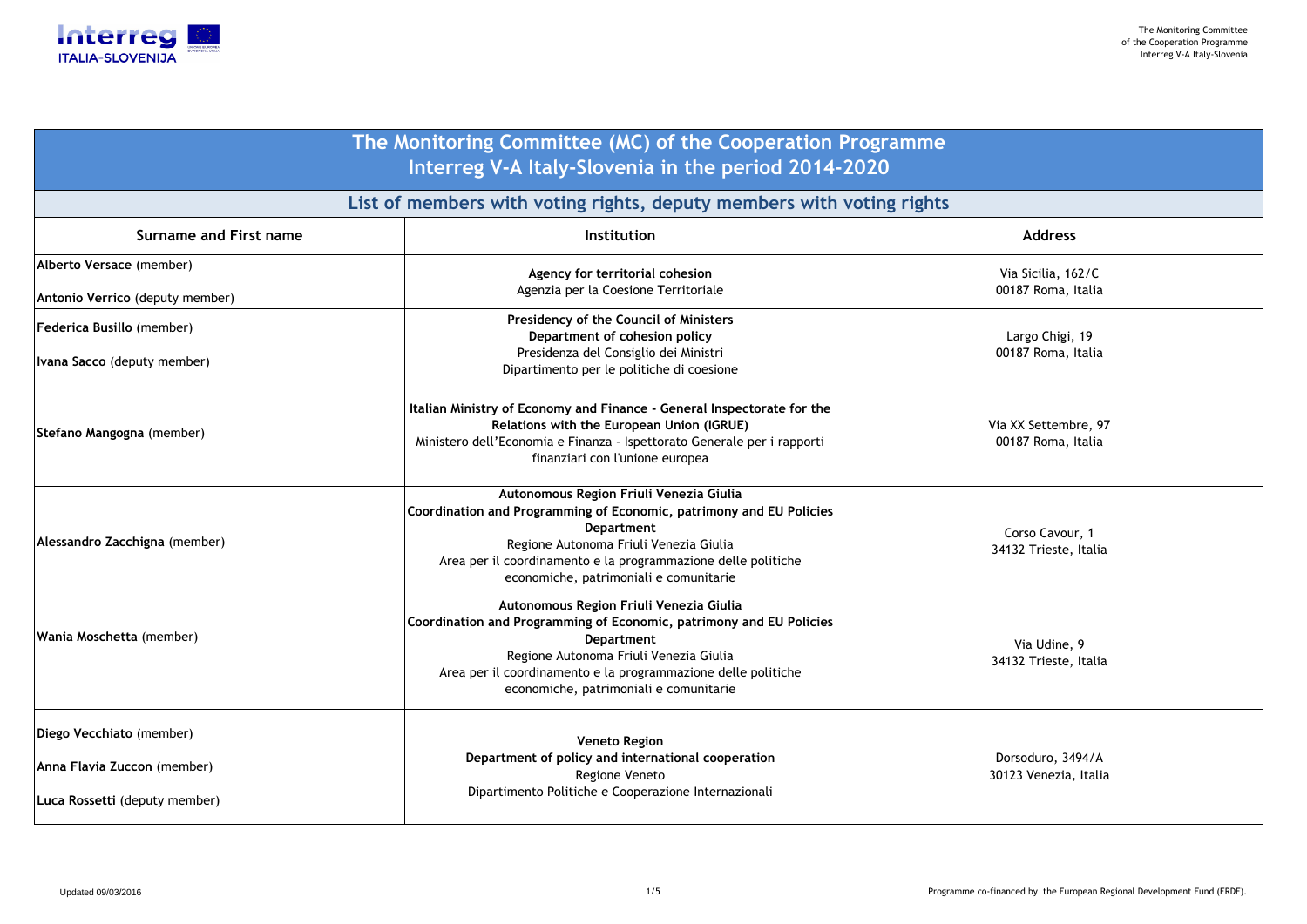Kotnikova, 5 1000 Ljubljana, Slovenija

Grad Stanjel, 1A6222 Stanjel, Slovenija

000 Ljubljana, Slovenija



| List of members with voting rights, deputy members with voting rights |                                                                                                                      |                     |  |
|-----------------------------------------------------------------------|----------------------------------------------------------------------------------------------------------------------|---------------------|--|
| Surname and First name                                                | <b>Institution</b>                                                                                                   | <b>Address</b>      |  |
| Nina Seljak (member)                                                  | Government Office for Development and European Cohesion Policy                                                       | Kotnikova,          |  |
| Peter Ješovnik (deputy member)                                        | Služba Vlade RS za razvoj in evropsko kohezijsko politiko                                                            | 1000 Ljubljana, S   |  |
| Tatjana Rener (member)                                                | Government Office for Development and European Cohesion Policy                                                       | <b>Grad Stanjel</b> |  |
| Danica Šantelj Arrighetti (deputy member)                             | Služba Vlade RS za razvoj in evropsko kohezijsko politiko                                                            | 6222 Stanjel, Slo   |  |
| Darko Sajko (member)                                                  | Ministry of the Economic Development and Technology                                                                  | 1000 Ljubljana, S   |  |
| Janez Topolšek (deputy member)                                        | Ministrstvo za gospodarski razvoj in tehnologijo                                                                     |                     |  |
| Irena Marš (member)                                                   | <b>Ministry of Culture</b>                                                                                           | 1000 Ljubljana, S   |  |
| Marjetka Kanjir (deputy member)                                       | Ministrstvo za kulturo                                                                                               |                     |  |
| Bojan Jakopič (member)                                                | Ministry of Environment and Spatial<br><b>Planning</b>                                                               | 1000 Ljubljana, S   |  |
| Tatjana Orhini Valjavec (deputy member)                               | Ministrstvo za okolje in prostor                                                                                     |                     |  |
| <b>Tit Neubauer</b> (member)                                          | Ministry of Education, Science and Sport                                                                             | 1000 Ljubljana, S   |  |
| Tatjana Pezdir (deputy member)                                        | Ministrstvo za izobraževanje, znanost in šport                                                                       |                     |  |
| Dejan Podgoršek (member)                                              | <b>Government Office for Slovenians Abroad</b><br>Urad Vlade Republike Slovenije za Slovence v zamejstvu in po svetu | Erjavčeva           |  |
| Irena Vadnjal (deputy member)                                         |                                                                                                                      | 1000 Ljubljana, S   |  |

1000 Ljubljana, Slovenija

1000 Ljubljana, Slovenija

1000 Ljubljana, Slovenija

 Erjavčeva 15 1000 Ljubljana, Slovenija

2/5 Programme co-financed by the European Regional Development Fund (ERDF).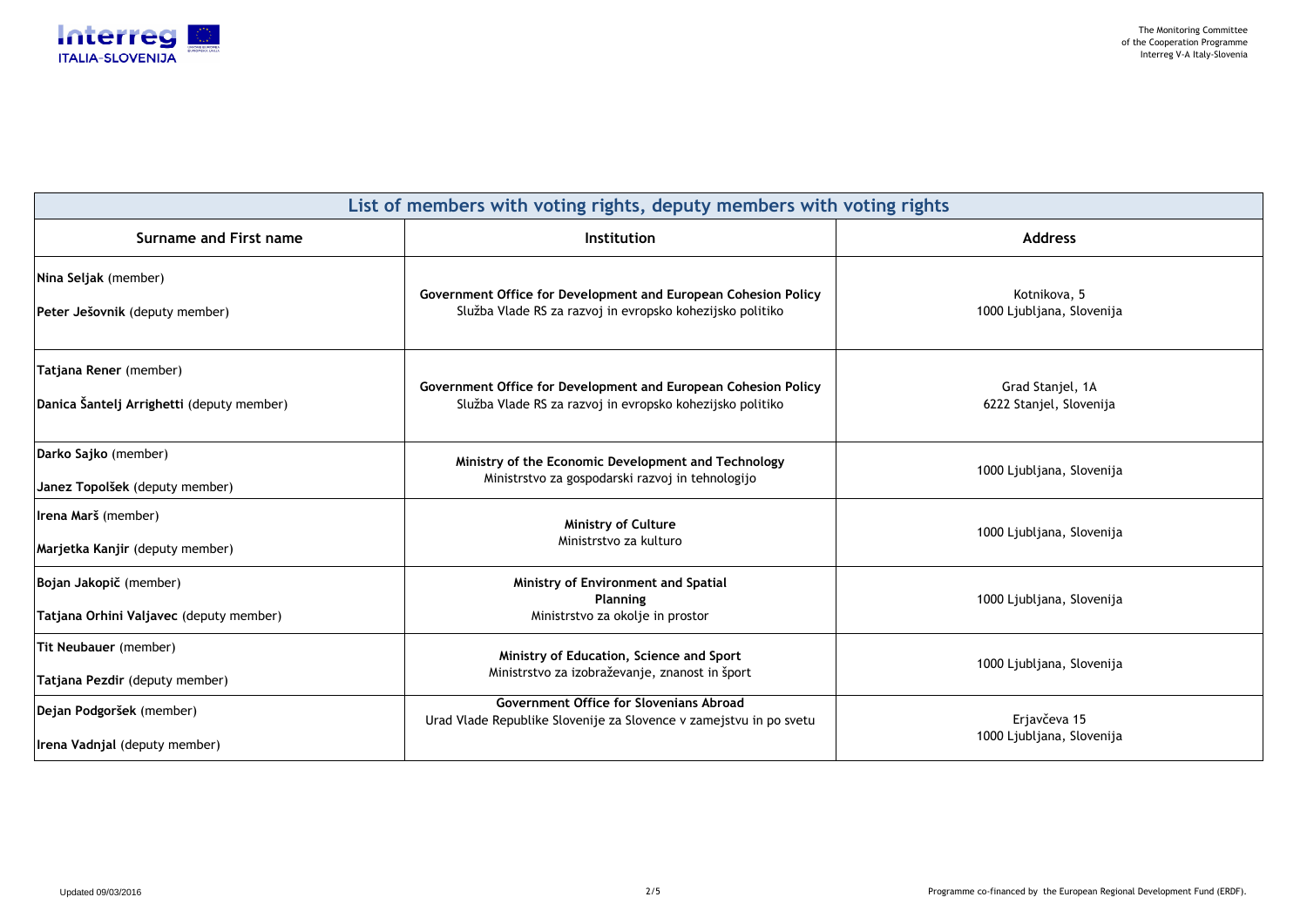omie Locali FVG: via Sabbadini, 31 33100 Udine, Italia

co, 2032 - Calle Larga XXII Marzo 30124 Venezia, Italia



| Members in advisory capacity without voting rights                   |                                                                                                                                                                                                          |                                                               |  |
|----------------------------------------------------------------------|----------------------------------------------------------------------------------------------------------------------------------------------------------------------------------------------------------|---------------------------------------------------------------|--|
| <b>Surname and First name</b>                                        | Institution                                                                                                                                                                                              | <b>Address</b>                                                |  |
| Roberto Giovanetti (member)                                          | Autonomous Region Friuli Venezia Giulia<br><b>Central Directorate for Environment and Energy</b><br>Regione Autonoma Friuli Venezia Giulia<br>Direzione centrale ambiente ed energia                     | Via Giulia 75/1<br>Trieste, Italia                            |  |
| Alessandro Benassi (member)<br>Mauro Roncada (deputy member)         | Veneto Region - Department for Environment<br>Regione del Veneto - Dipartimento Ambiente                                                                                                                 | Cannareggio, 99<br>30121 Venezia, Italia                      |  |
| Robert Golob (member)                                                | <b>EGTC GO - Office intermediate Body</b>                                                                                                                                                                | Sede operativa: Corso Verdi, 52<br>34170 Gorizia, Italia      |  |
| Igor Dolenc (member)<br>Roberto Sartori (deputy member)              | Autonomous Region Friuli Venezia Giulia - Regional Council for Local<br><b>Autonomies</b><br>Regione Autonoma Friuli Venezia Giulia<br>Direzione Centrale autonomie locali e coordinamento delle riforme | Sede Autonomie Locali FVG: via Sabba<br>33100 Udine, Italia   |  |
| Paola Ravenna (member)<br>Silvia Comiati (deputy member)             | <b>Municipality of Venice - European Policies Office</b><br>Città Metropolitana di Venezia - Ufficio Relazioni Internazionali                                                                            | San Marco, 4299<br>30124 Venezia, Italia                      |  |
| Roberto Crosta (member)<br>Giacomo De Stefani (deputy member)        | Chamber of Commerce of Venezia and Rovigo and Delta Lagunare<br>of Veneto Region<br>Camera di Commercio di Venezia e Rovigo e Delta Lagunare                                                             | San Marco, 2032 - Calle Larga XXII M<br>30124 Venezia, Italia |  |
| <b>Boris Peric</b> (member)<br>Antonella Cappelletti (deputy member) | Network of the Chambers of Commerce of Autonomous Region FVG<br><b>UNIONCAMERE FVG</b>                                                                                                                   | Corso Vittorio Emanuele II, 47<br>33170 Pordenone, Italia     |  |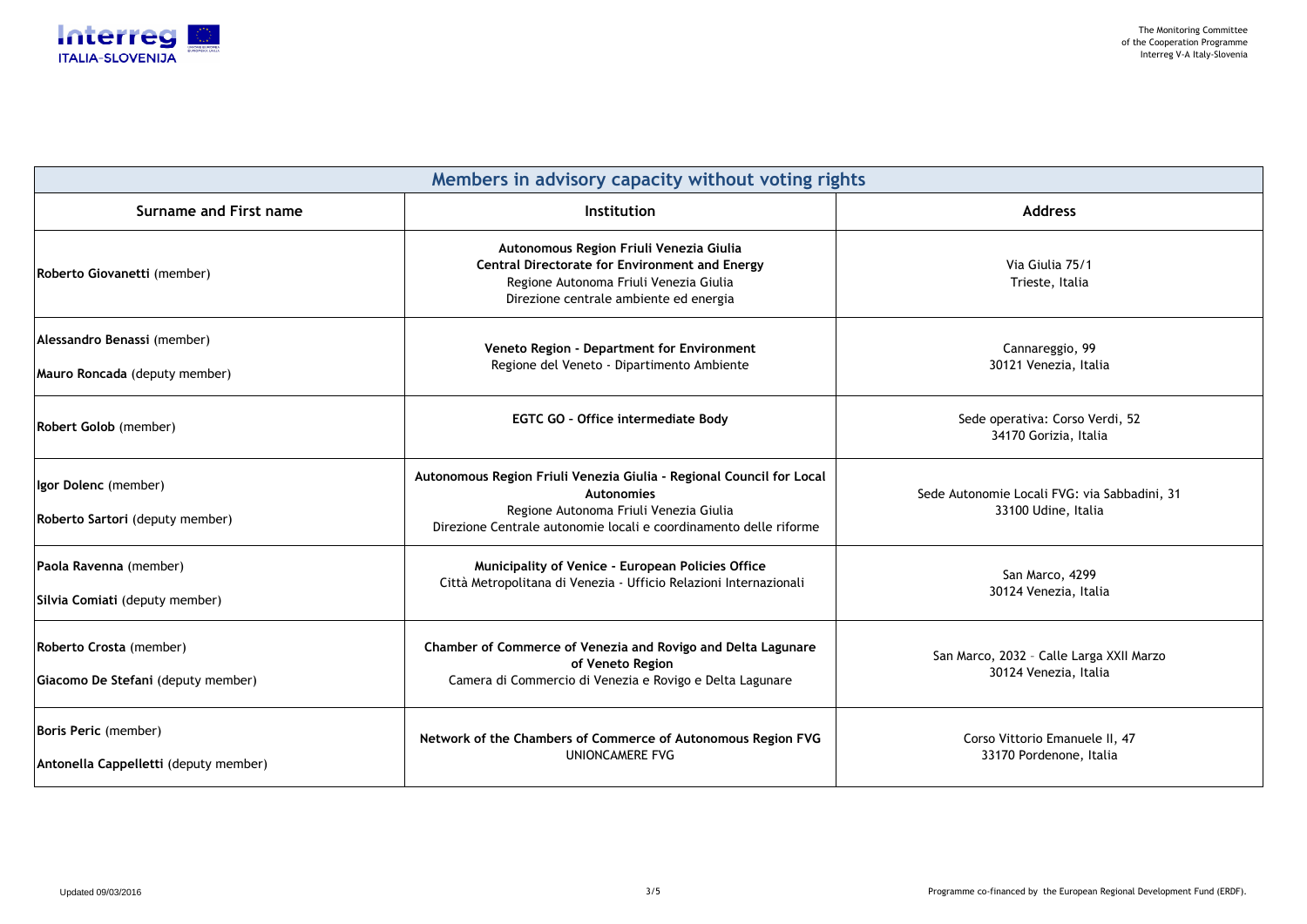

| Members in advisory capacity without voting rights |                                                                                                                                        |                                         |  |
|----------------------------------------------------|----------------------------------------------------------------------------------------------------------------------------------------|-----------------------------------------|--|
| <b>Surname and First name</b>                      | <b>Institution</b>                                                                                                                     | <b>Address</b>                          |  |
| Monica Ukmar (CGIL) (member)                       | Worker trade Unions CGIL, CISL, UIL of Autonomous Region FVG<br>Parti sociali/sindacati CGIL, CISL, CISAL, UGL, UIL della Regione      | 34100 Trieste,                          |  |
| Luciano Bordin (CISL) (deputy member)              | autonoma FVG                                                                                                                           |                                         |  |
| Giancarlo Pegoraro (member)                        | Local Action Groups (VeGAL) of Veneto Region                                                                                           | Via Cimetta                             |  |
| Cinzia Gozzo (deputy member)                       | VeGal                                                                                                                                  | 30026 Portogruaro                       |  |
| Pierpaolo Campostrini (member)                     | <b>Research institutions of Veneto Region</b><br>Consiglio Nazionale delle Ricerche - CNR/Istituto di Scienze Marine -<br><b>ISMAR</b> | Arsenale Tesa 104, Ca<br>30122 Venezia, |  |
| Igor Kocijančič (SKGZ)                             | <b>Slovene Minority in Italy</b><br>Slovenska kulturno - Gospodarska Zveza                                                             | via S.Francesco, 20 - vi                |  |
| Ivo Corva (SSO)                                    | Svet Slovenskih Organizacij                                                                                                            | 34133 Trieste,                          |  |
| Maurizio Tremul (member)                           | <b>Italian Minority in Slovenia</b>                                                                                                    | Via Župančič, 39 - Župa                 |  |
| Marko Gregorič (deputy member)                     | Unione Italiana in Slovenia                                                                                                            | 6000 Capodistria-Ko                     |  |
| Raffaella Palmisciano (member)                     | Friuli Venezia Giulia Regional Councillor for Equal Opportunities<br>Consigliera regionale per le Pari Opportunità                     | Via San Frances<br>34100 Trieste,       |  |
| <b>Živana Mejač</b> (member)                       |                                                                                                                                        |                                         |  |
| Mateja Janša (deputy member)                       | <b>Ministry of Foreign Affairs</b><br>Ministrstvo za zunanje zadeve                                                                    | 1000 Ljubljana, S                       |  |
| Stanko Baluh (member)                              | <b>Government Office of Nationalities</b>                                                                                              | 1000 Ljubljana, S                       |  |
| Maja Mamlić (deputy member)                        | Urad Vlade za narodnosti                                                                                                               |                                         |  |
| Samo Hribar Milič (member)                         | Chamber of Commerce and Industry of Slovenia                                                                                           |                                         |  |
| <b>Grit Ackermann</b> (deputy member)              | Gospodarska zbornica Slovenije                                                                                                         | Slovenija                               |  |

- 34100 Trieste, Italia
- Via Cimetta, 1 30026 Portogruaro (VE), Italia
	- ale Tesa 104, Castello 2737/F 30122 Venezia, Italia
	- rancesco, 20 via Coroneo, 19 34133 Trieste, Italia
	- Via Župančič, 39 Župančičeva ul. 3900 Capodistria-Koper, Italia
	- Via San Francesco, 37 34100 Trieste, Italia
	- 1000 Ljubljana, Slovenija
	- 1000 Ljubljana, Slovenija